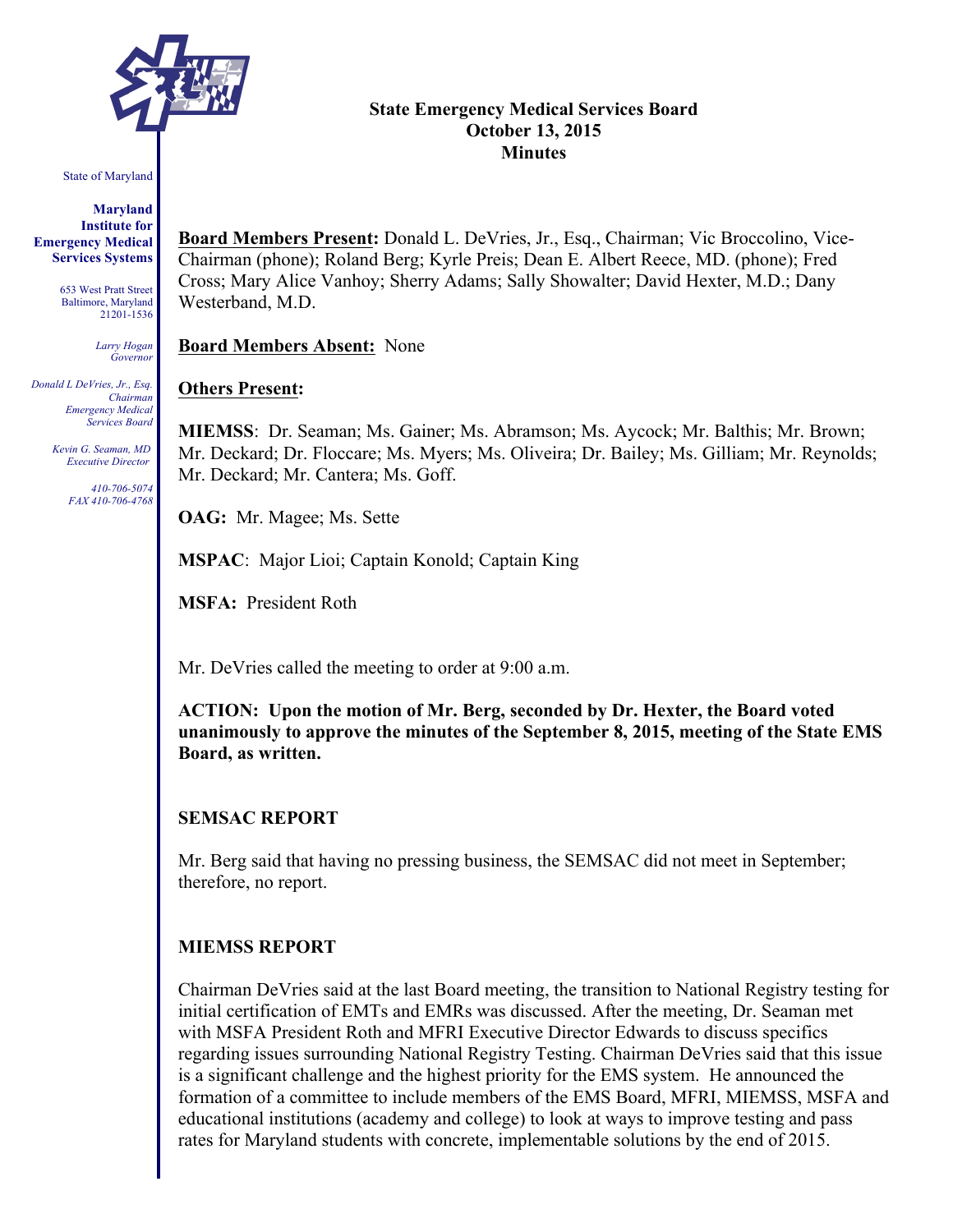Dr. Seaman said that assisting students regarding the National Registry EMT (NREMT) exam is of the highest priority for MIEMSS. At the meeting with Chairman DeVries, Mr. Edwards and Mr. Roth, it was determined that the primary focus would be on students who have completed and passed the EMT course and passed the EMT practical, but have yet to take the National Registry test ("limbo status"). Dr. Seaman said that the goals are to improve and streamline access to National Registry testing; increase the number of eligible candidates taking the National Registry test, and meet or exceed national first time pass rates for the National Registry exam. By the end of October, MIEMSS will assist in facilitating group testing, improve internal processing and determine the financial impact of "no-shows". MIEMSS will be contacting the students in "limbo status and offering test registration scheduling assistance

Dr. Seaman said that MIEMSS had conducted a survey of students and results indicated that about onethird of students did not feel prepared to take the exam. Dr. Seaman said that, to date, 572 EMT students passed the National Registry test on the first attempt with 425 fails on the first attempt; this equates to a 57% pass rate on the first attempt. Dr. Seaman added that there is a huge variation in educational program pass rates: from 0% to 100%. He said that MIEMSS will be working with all educational programs to assure they have the content and tools needed to ensure student success. MIEMSS will also assist with development and dissemination of a test prep course for eligible students who have failed the test. MIEMSS has engaged educational programs to share test results and best practices. MIEMSS will be monitoring and reporting Educational Program pass rates to the EMS Board.

Mr. Cross asked for clarification on paying for a second test. Dr. Seaman said that MIEMSS will pay the NREMT testing fee for a subsequent NREMT test for EMT students who are affiliated and failed the NREMT, provided that the student successfully completes an approved Test Preparation Course (see below) or an approved remediation course. A discussion regarding prep tests, critical thinking skills, study skills, test taking skills and testing ensued.

Mr. DeVries added that the volunteers are critical partners and the backbone of the Maryland EMS system and workable solutions need to be implemented to resolve issues involving NREMT testing. Mr. DeVries asked President Roth to relay to the MSFA membership that the EMS Board is committed to addressing issues the transition to National Registry testing has caused.

President Roth said that second chance testing should be free to all EMT and EMR students. He said the "bottom line" is that students need to be properly trained and educated, pass the test and be out on the street serving the citizens of Maryland.

Dr. Westerband asked if MIEMS had researched the experience of other states with higher National Registry test pass rates to see how they accomplished the higher rates. Dr. Seaman said MIEMSS has reviewed many states had found they had had similar experiences with initially low pass rates in these states. He said that states saw an increase in pass rates after better preparing instructorsand teaching critical thinking and test-taking strategies. Ms. Adams said since there is no entrance exam for EMT, as there is for Paramedics, it cannot be determined whether EMT students have the appropriate reading and math skills to be successful.

Chairman DeVries reiterated that issues regarding the transition to NREMT testing is the highest priority and the EMS Board intends to have solutions in place by the end of the year.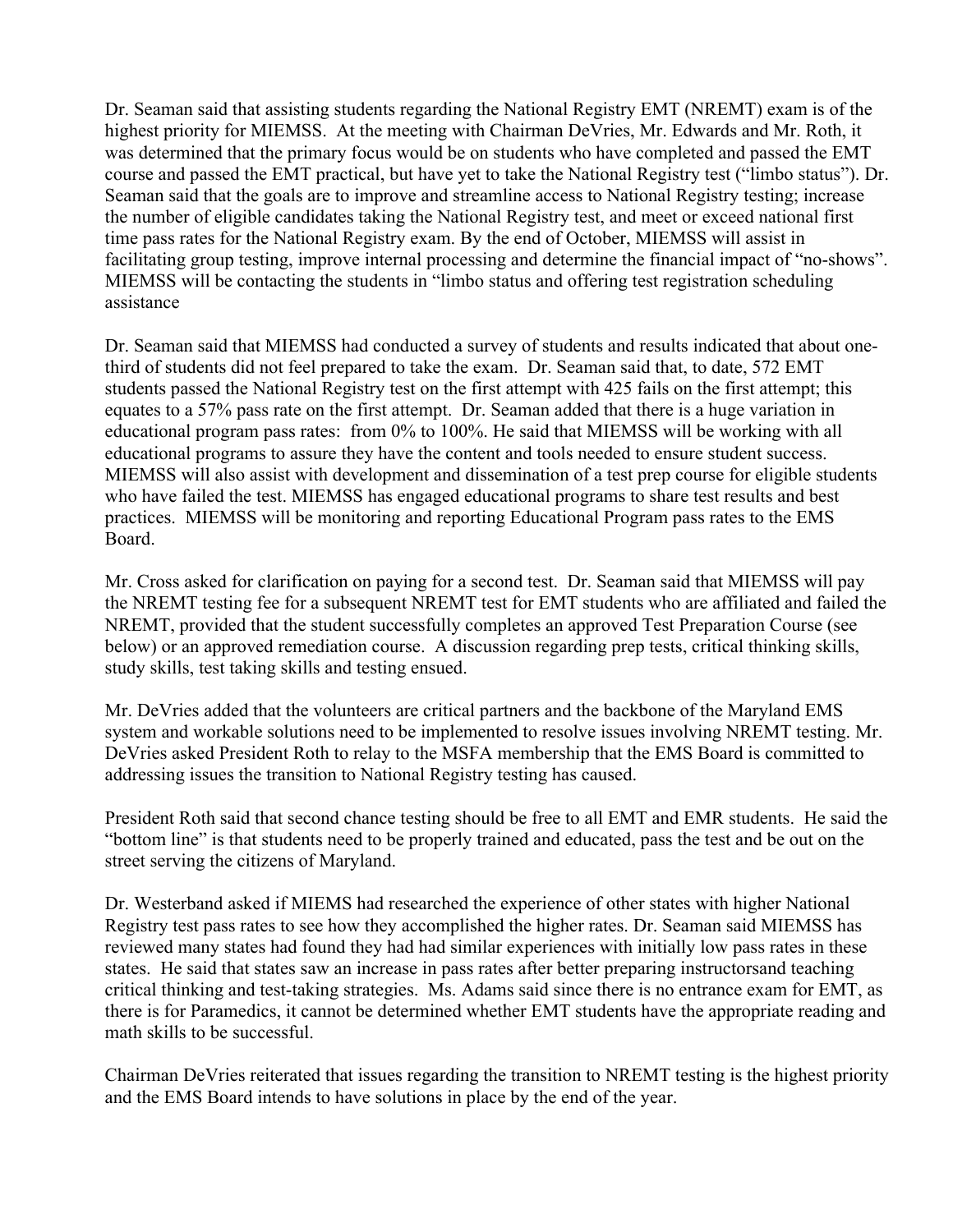# **R ADAMS COWLEY SHOCK TRAUMA CENTER –** Ms. Carlson

Ms. Carlson submitted a written report to the EMS Board and said that patient volumes and inter-facility transfers are down slightly from last year. She said there has been a slow and steady decline of injury patients across the state, partly attributed to older vehicles being taken of the roads and replaced with newer, safer vehicles. Ms. Carlson added that STC has a very robust organ tissue transplant program and added that recent legislation added more opportunities for people to register as organ donors, such as when applying for a marriage license or when registering a will. Ms. Carlson also highlighted STCs global outreach, injury prevention and pre-hospital educational activities.

Dr. Westerband asked and Ms. Carlson agreed to put by-pass and capacity alert statistics back in the report.

Dr. Hexter asked for STC to investigate further the decline in injury admissions.

# **MSP AVIATION COMMAND UPDATE**

Major Lioi reported that effective September 16, 2015 Lt. Col. Anthony Satchell was appointed Chief of the Field Operations Bureau and will be acquiring most of the functional units from the Special Operations which has been dissolved. Major Laura L. Herman was promoted to Lieutenant Colonel, and was appointed Chief of the Support Services Bureau, which, through realignment, now includes the Aviation Command. Captain Steve Konold, a licensed pilot, now commands the Flight Operations Division of the MSPAC and will oversee all Helicopter Sections, the Fixed Wing Section, and the Training elements of the Command. Lieutenant Patrick King was promoted to Captain and has been appointed the Commander of the Support Operations Division of the MSPAC. Captain King, a licensed paramedic, will oversee Maintenance Operations, Materials, Procurement, Human Resources, and other support functions of the Command.

Major Lioi said the FAA Certification Team from the Baltimore Flight Standards District Office visited the Operational Control Center at SYSCOM. MSPAC also had their Part 135 contractual consultants present to answer questions and to assure adherence to the MSPAC Part 135 Operations Manual.

Construction has begun on the Flight Training Device (FTD), and delivery is tentatively scheduled for May 2016, with anticipated operation expected in by September 2016. Architectural drawings have been submitted and preliminary site visits have been completed for the building to house the FTD.

Master Services Agreements for the heavy maintenance on the AW-139s have been completed. MSPAC will be working with DBM on the bid preparation process.

Major Lioi reported that date for the public unveiling ceremony of the Trooper 2 Memorial is Friday, November 6, 2015, at 11:00 AM. Donations are still being sought for the Trooper 2 Memorial Fund. More information on the fund can be found on the MSPAC Facebook page or the Waldorf Fire Department website at: http://www.waldorfvfd.com/maryland-state-trooper-2-memorial/

The base of operations for Trooper #1 was discussed.

Mr. DeVries and the EMS Board members congratulated Captain King on his promotion.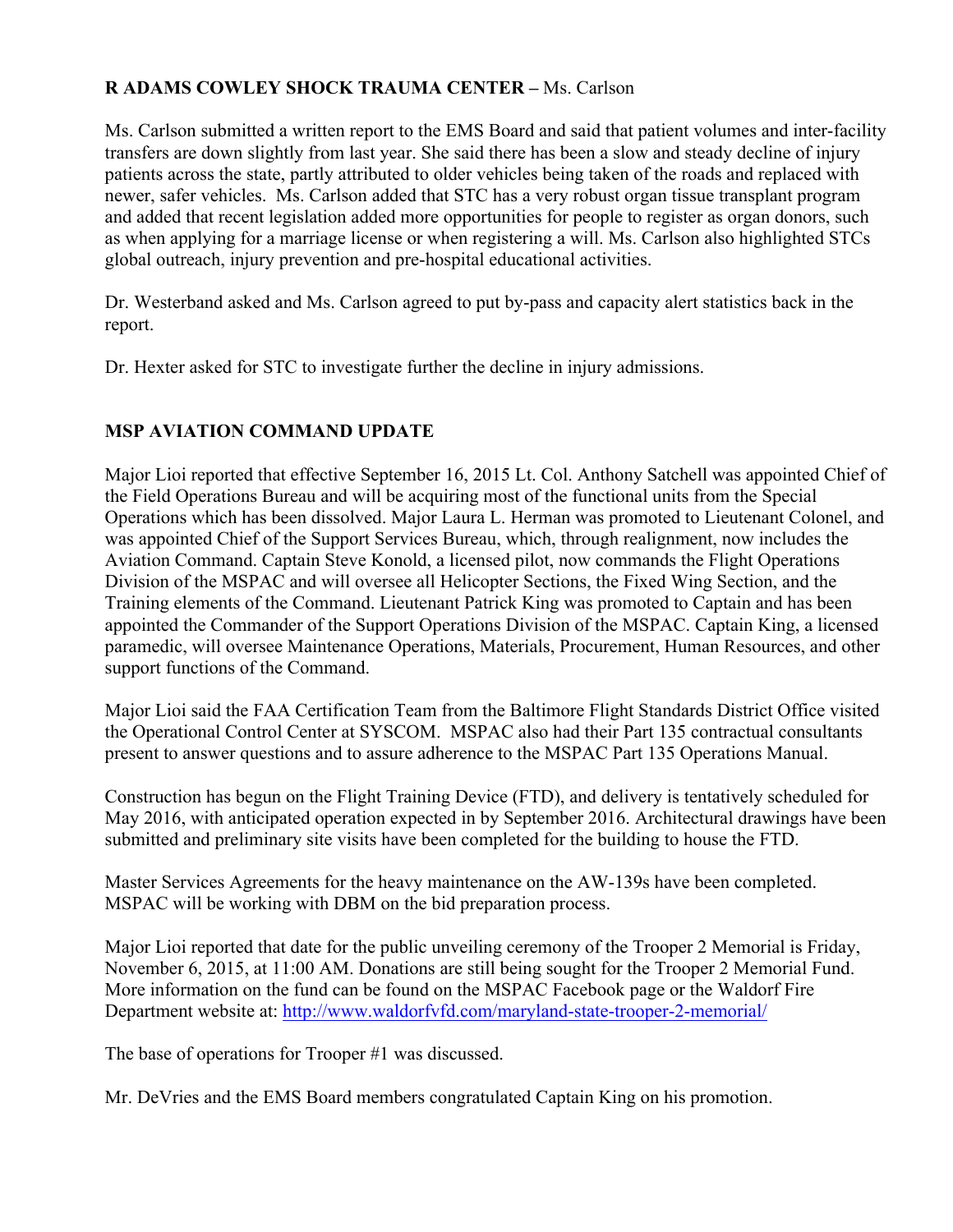# **MSFA UPDATE**

President Roth asked that the pass/fail rate of EMR also be addressed by the EMS Board Committee on the National Registry testing issues.

President Roth added that the MSFA attended the National Fallen Firefighters Memorial over the weekend. President Obama was in attendance and took the time to shake every family member's hand of the fallen 87. The National Fallen Firefighters Memorial is held every year on the first weekend in October.

President Roth said the legislative committee of the MSFA has been working diligently to oppose the proposed "opt out" option to the residential sprinkler bill. The MSFA legislative reception is scheduled for January 16, 2016 in Annapolis.

President Roth added that the MSFA has written a letter of support for the Maryland Search and Rescue's (MSAR) application as an EMS Operational Program.

Chief Preis said most line of duty deaths are cardiac in nature and asked if the MSFA encourages member companies to require physicals for active duty members. President Roth said that MFRI offers physicals entry level firefighters whose companies do not have a program. Part of the SAFER grant is to provide individual member companies who apply with monies for physicals. President Roth added that the MSFA rejuvenated Safety Committee will be addressing cardiac and other health issues.

Chief Preis added with the Affordable Care Act, everyone should have insurance with and have physicals available to them.

#### **OLD BUSINESS -** None

#### **NEW BUSINESS**

Mr. DeVries noted that it is Nurses Week and thanked all nurses for their service.

EMS Protocol Updates. Mr. Reynolds gave an overview of the proposed changes to the distributed 2016 Protocols. Proposed changes include the consolidation of pediatric age range recommendations, medication changes for adult and pediatrics, a return of spontaneous circulation protocol after cardiac arrest, an optional change in the dextrose treatment of adult diabetic patients, the addition of a ALS administered epinephrine drip (replacing the IV slow push) to adult anaphylaxis patients suffering from hypertension or impending repertory failure and the removal of the medical consultation requirement whey administering Narcan. This week, the American Heart Association will be distributing its 2015 guidelines; the Protocol Review Committee will be assessing these guidelines for any necessary changes to the 2016 Maryland Protocols. The proposed protocol changes will be presented to the EMS Board as an action item at the November meeting.

A discussion followed regarding the pilot ultrasound protocol in QAC and the fiscal impact of the recommended protocol changes.

**Upon the motion of Ms. Vanhoy, seconded by Mr. Broccolino, the Board voted unanimously to adjourn to closed session.**